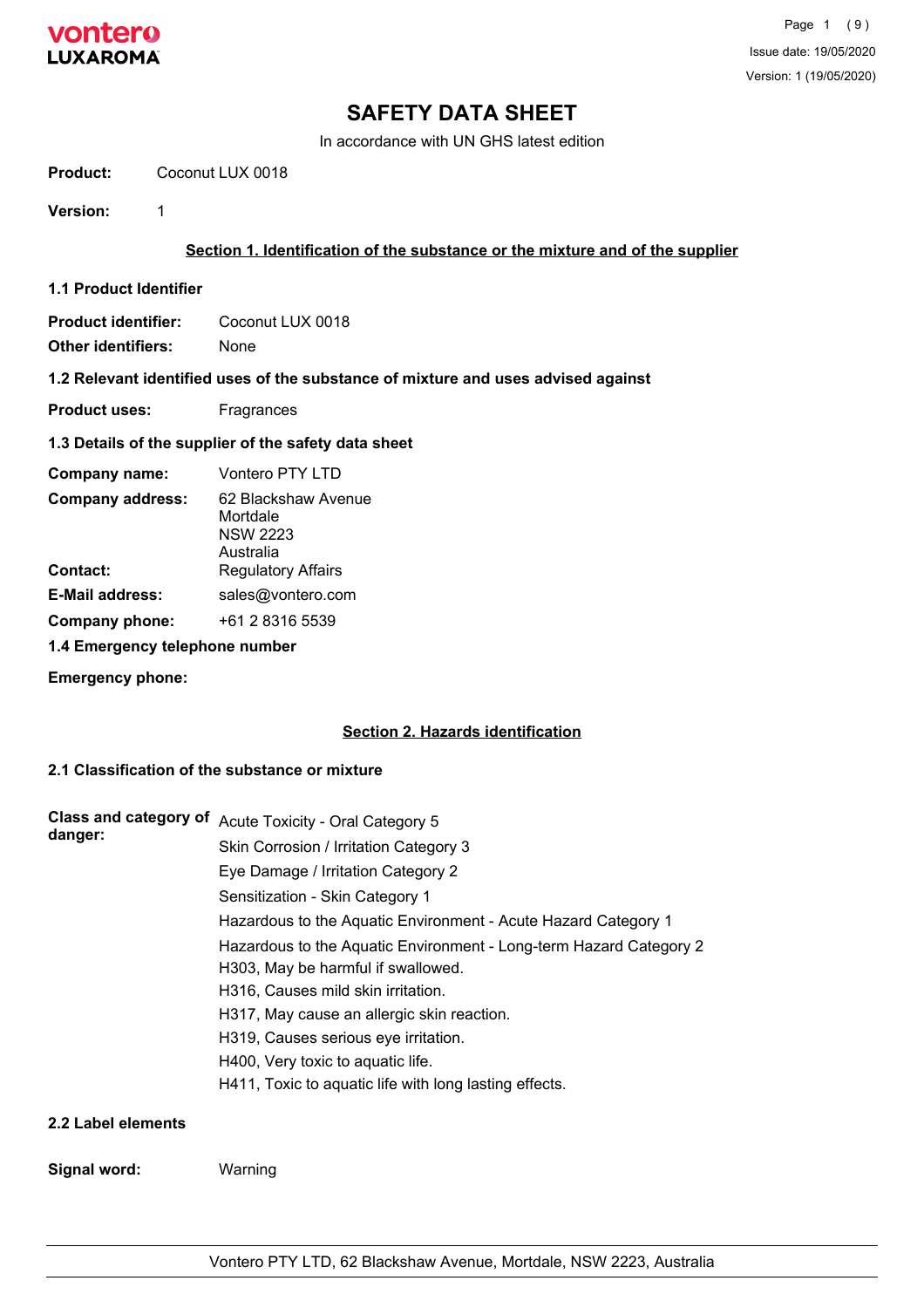

In accordance with UN GHS latest edition

| <b>Product:</b>              |   | Coconut LUX 0018                                                                                                                                                                                                                                                                                                                                                                                                                                                                                                                                                                                                                                                                                                                                                                                                                                                                                                                              |
|------------------------------|---|-----------------------------------------------------------------------------------------------------------------------------------------------------------------------------------------------------------------------------------------------------------------------------------------------------------------------------------------------------------------------------------------------------------------------------------------------------------------------------------------------------------------------------------------------------------------------------------------------------------------------------------------------------------------------------------------------------------------------------------------------------------------------------------------------------------------------------------------------------------------------------------------------------------------------------------------------|
| Version:                     | 1 |                                                                                                                                                                                                                                                                                                                                                                                                                                                                                                                                                                                                                                                                                                                                                                                                                                                                                                                                               |
| <b>Hazard statements:</b>    |   | H303, May be harmful if swallowed.<br>H316, Causes mild skin irritation.<br>H317, May cause an allergic skin reaction.<br>H319, Causes serious eye irritation.<br>H400, Very toxic to aquatic life.<br>H411, Toxic to aquatic life with long lasting effects.                                                                                                                                                                                                                                                                                                                                                                                                                                                                                                                                                                                                                                                                                 |
| Precautionary<br>statements: |   | P261, Avoid breathing vapour or dust.<br>P264, Wash hands and other contacted skin thoroughly after handling.<br>P272, Contaminated work clothing should not be allowed out of the workplace.<br>P273, Avoid release to the environment.<br>P280, Wear protective gloves/eye protection/face protection.<br>P302/352, IF ON SKIN: Wash with plenty of soap and water.<br>P305/351/338, IF IN EYES: Rinse cautiously with water for several minutes. Remove contact<br>lenses, if present and easy to do. Continue rinsing.<br>P312, Call a POISON CENTRE or doctor/physician if you feel unwell.<br>P333/313, If skin irritation or rash occurs: Get medical advice/attention.<br>P337/313, If eye irritation persists: Get medical advice/attention.<br>P363, Wash contaminated clothing before reuse.<br>P391, Collect spillage.<br>P501, Dispose of contents/container to approved disposal site, in accordance with local<br>regulations. |
| Pictograms:                  |   |                                                                                                                                                                                                                                                                                                                                                                                                                                                                                                                                                                                                                                                                                                                                                                                                                                                                                                                                               |

**Other hazards:** None

### **Section 3. Composition / information on ingredients**

**3.2 Mixtures**

**Contains:**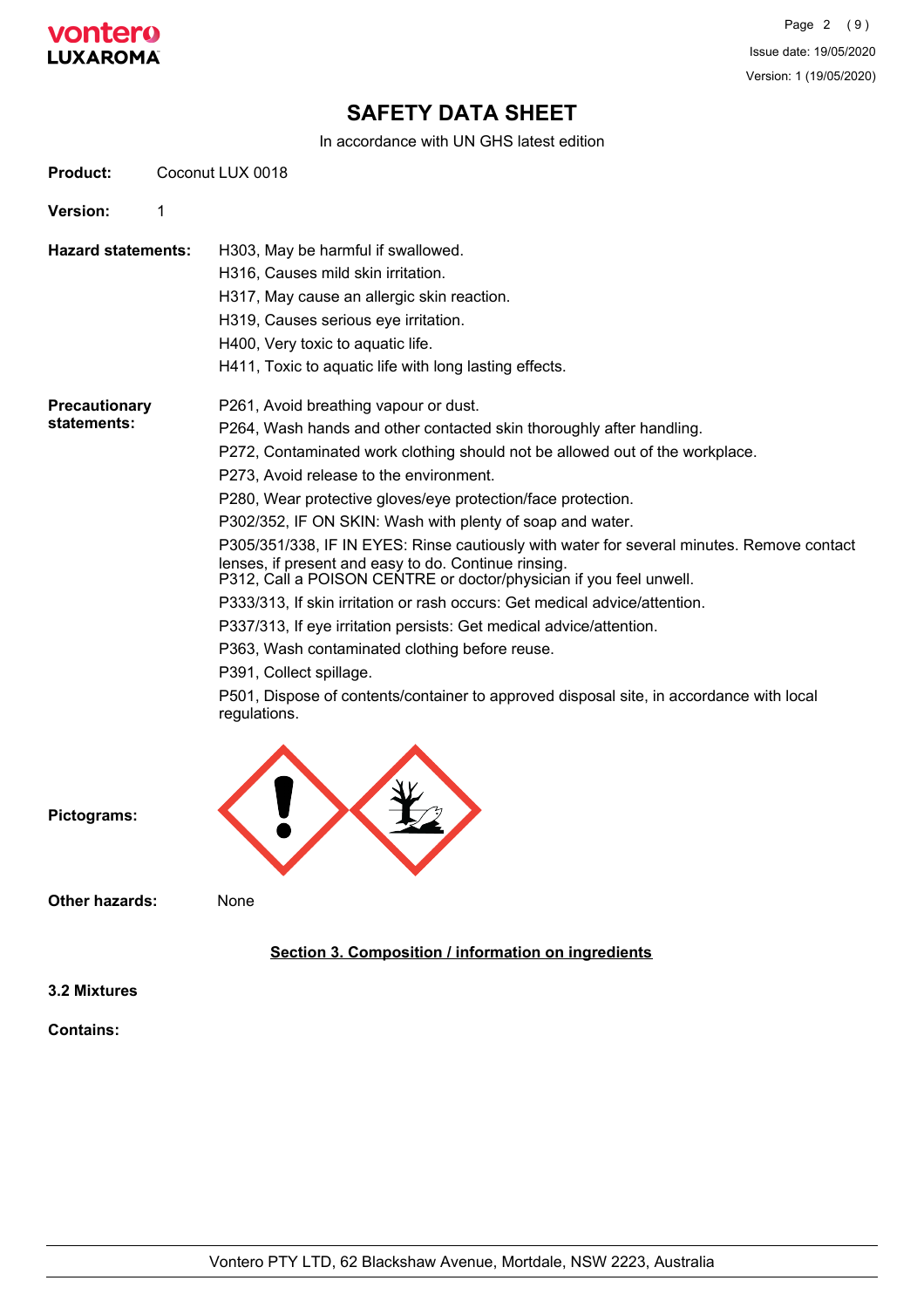

Page 3 (9) Issue date: 19/05/2020 Version: 1 (19/05/2020)

## **SAFETY DATA SHEET**

In accordance with UN GHS latest edition

#### **Product:** Coconut LUX 0018

#### **Version:** 1

| <b>Name</b>        | <b>CAS</b> | EC        | $\%$        | <b>GHS Classification</b>                                                              |
|--------------------|------------|-----------|-------------|----------------------------------------------------------------------------------------|
| Benzyl benzoate    | 120-51-4   | 204-402-9 | 20-<50%     | Acute Tox. 4-Acute Tox. 5-Aquatic Acute<br>1-Aquatic Chronic 2;H302-H313-H400-<br>H411 |
| gamma-Nonalactone  | 104-61-0   | 203-219-1 | $5 - 10%$   | Skin Irrit. 3;H316                                                                     |
| Ethyl vanillin     | 121-32-4   | 204-464-7 | $5 - 10%$   | Acute Tox. 5-Eye Irrit. 2B-Aquatic Acute<br>3;H303-H320-H402                           |
| gamma-Decalactone  | 706-14-9   | 211-892-8 | $1 - 5%$    | Skin Irrit. 3;H316                                                                     |
| ldelta-Decalactone | 705-86-2   | 211-889-1 | $1 - 5%$    | Flam. Liq. 4-Aquatic Acute 3;H227-H402                                                 |
| gamma-Octalactone  | 104-50-7   | 203-208-1 | 1-<5%       | Acute Tox. 5; H303                                                                     |
| gamma-Heptalactone | 105-21-5   | 203-279-9 | $1 - 5%$    | Skin Irrit. 3;H316                                                                     |
| lCoumarin          | 91-64-5    | 202-086-7 | $1 - 5%$    | Acute Tox. 4-Skin Sens. 1B-Aquatic<br>Acute 3, H302-H317-H402                          |
| gamma-Hexalactone  | 695-06-7   | 211-778-8 | $1 - 5%$    | Skin Irrit. 3;H316                                                                     |
| Ethyl octanoate    | 106-32-1   | 203-385-5 | 1-<5%       | Flam. Lig. 4-Aquatic Acute 2-Aquatic<br>Chronic 2:H227-H411                            |
| Vanillin           | 121-33-5   | 204-465-2 | $1 - 5%$    | Acute Tox. 5-Eye Irrit. 2A-Aquatic Acute<br>3:H303-H319-H402                           |
| Benzyl alcohol     | 100-51-6   | 202-859-9 | 1-<5%       | Acute Tox. 4-Acute Tox. 5-Eye Irrit. 2A;<br>H302-H313-H319                             |
| Piperonal          | 120-57-0   | 204-409-7 | l1-<5%      | Acute Tox. 5-Skin Sens. 1B-Aquatic<br>Acute 2;H303-H317-H401                           |
| 2-Undecanone       | 112-12-9   | 203-937-5 | $0.1 - 1\%$ | Skin Irrit. 3-Aquatic Acute 1-Aquatic<br>Chronic 3;H316-H400-H412                      |

#### **Substances with Community workplace exposure limits, not listed above:**

Not Applicable

#### **Section 4. First-aid measures**

#### **4.1 Description of first aid measures**

IF ON SKIN: Wash with plenty of soap and water.

IF IN EYES: Rinse cautiously with water for several minutes. Remove contact lenses, if present and easy to do. Continue rinsing.

Call a POISON CENTRE or doctor/physician if you feel unwell.

## **4.2 Most important symptoms and effects, both acute and delayed**

May be harmful if swallowed.

Causes mild skin irritation.

May cause an allergic skin reaction.

Causes serious eye irritation.

### **4.3 Indication of any immediate medical attention and special treatment needed**

None expected, see Section 4.1 for further information.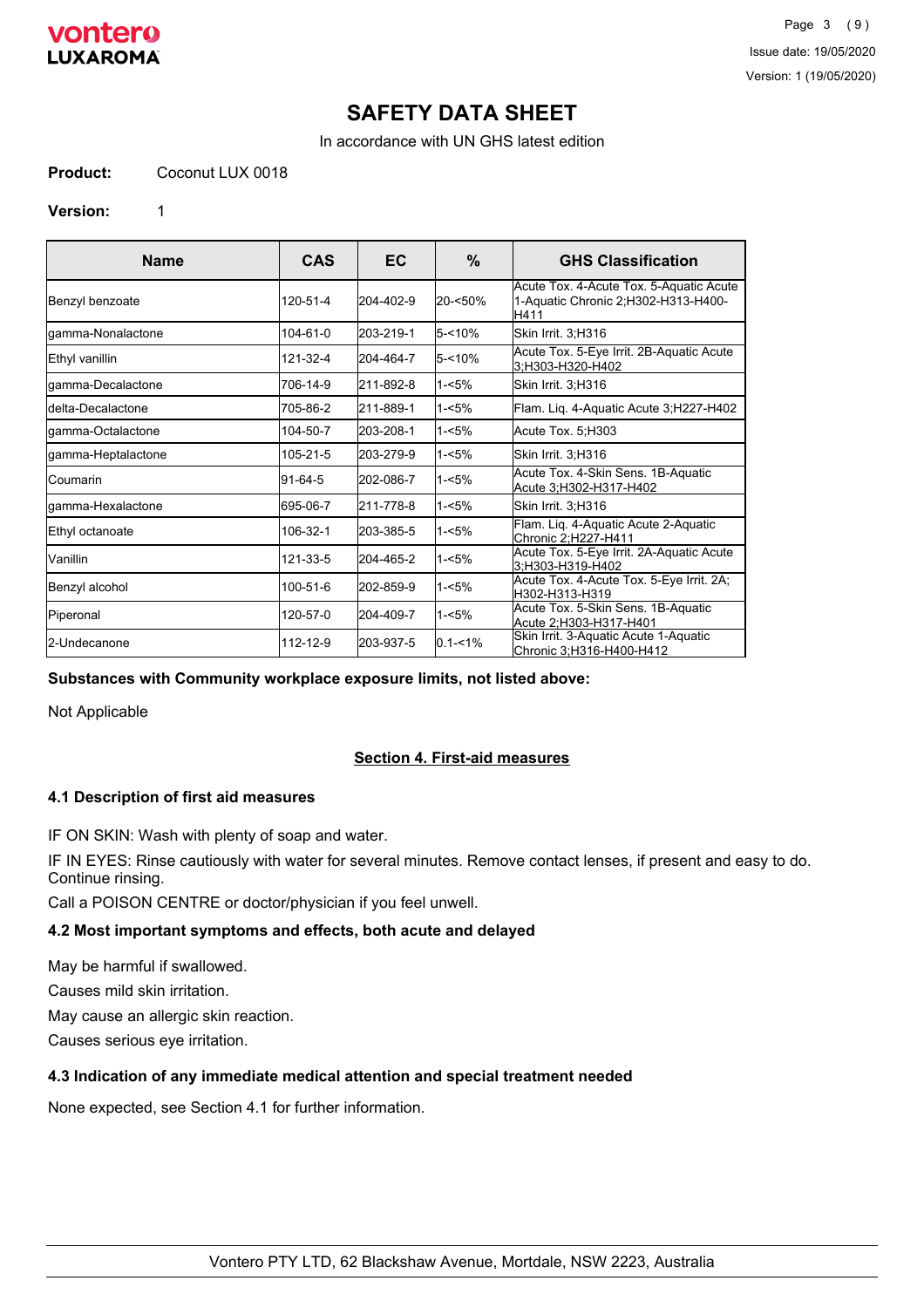

In accordance with UN GHS latest edition

#### **Product:** Coconut LUX 0018

**Version:** 1

### **SECTION 5: Firefighting measures**

#### **5.1 Extinguishing media**

Suitable media: Carbon dioxide, Dry chemical, Foam.

#### **5.2 Special hazards arising from the substance or mixture**

In case of fire, may be liberated: Carbon monoxide, Unidentified organic compounds.

#### **5.3 Advice for fire fighters:**

In case of insufficient ventilation, wear suitable respiratory equipment.

#### **Section 6. Accidental release measures**

#### **6.1 Personal precautions, protective equipment and emergency procedures:**

Avoid inhalation. Avoid contact with skin and eyes. See protective measures under Section 7 and 8.

#### **6.2 Environmental precautions:**

Keep away from drains, surface and ground water, and soil.

#### **6.3 Methods and material for containment and cleaning up:**

Remove ignition sources. Provide adequate ventilation. Avoid excessive inhalation of vapours. Contain spillage immediately by use of sand or inert powder. Dispose of according to local regulations.

#### **6.4 Reference to other sections:**

Also refer to sections 8 and 13.

#### **Section 7. Handling and storage**

#### **7.1 Precautions for safe handling:**

Keep away from heat, sparks, open flames and hot surfaces. - No smoking. Use personal protective equipment as required. Use in accordance with good manufacturing and industrial hygiene practices. Use in areas with adequate ventilation Do not eat, drink or smoke when using this product.

#### **7.2 Conditions for safe storage, including any incompatibilities:**

Store in a well-ventilated place. Keep container tightly closed. Keep cool. Ground/bond container and receiving equipment. Use explosion-proof electrical, ventilating and lighting equipment. Use only non-sparking tools. Take precautionary measures against static discharge.

#### **7.3 Specific end use(s):**

Fragrances: Use in accordance with good manufacturing and industrial hygiene practices.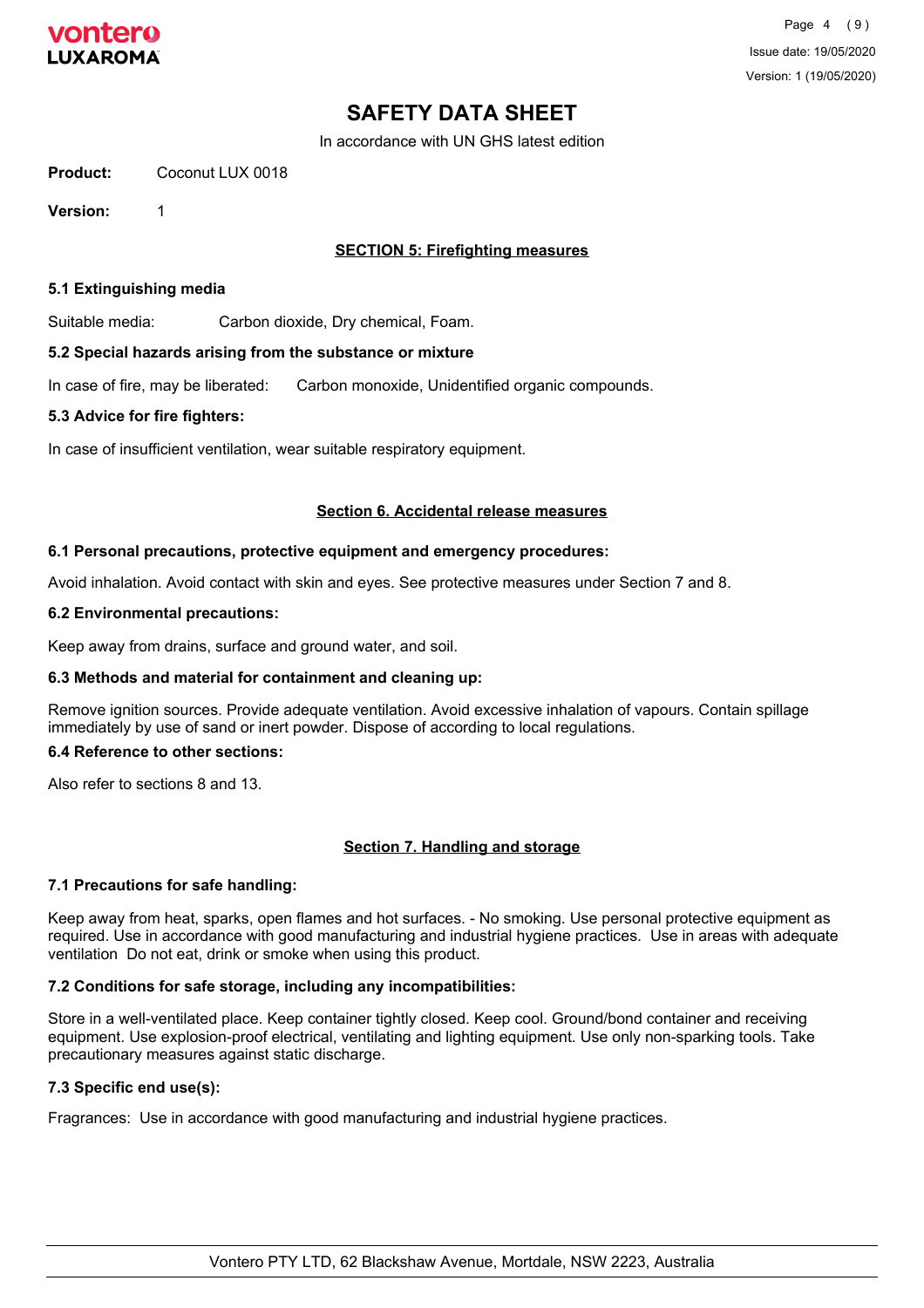

In accordance with UN GHS latest edition

**Product:** Coconut LUX 0018

**Version:** 1

#### **Section 8. Exposure controls/personal protection**

#### **8.1 Control parameters**

Workplace exposure limits: Not Applicable

#### **8.2 Exposure Controls**

#### **Eye / Skin Protection**

Wear protective gloves/eye protection/face protection

#### **Respiratory Protection**

Under normal conditions of use and where adequate ventilation is available to prevent build up of excessive vapour, this material should not require special engineering controls. However, in conditions of high or prolonged use, or high temperature or other conditions which increase exposure, the following engineering controls can be used to minimise exposure to personnel: a) Increase ventilation of the area with local exhaust ventilation. b) Personnel can use an approved, appropriately fitted respirator with organic vapour cartridge or canisters and particulate filters. c) Use closed systems for transferring and processing this material.

Also refer to Sections 2 and 7.

#### **Section 9. Physical and chemical properties**

#### **9.1 Information on basic physical and chemical properties**

| Appearance:                    | Clear Yellow   |
|--------------------------------|----------------|
| Odour:                         | Not determined |
| pH:                            | Not determined |
| Initial boiling point / range: | Not determined |
| Flash point:                   | $>$ 100 °C     |
| Vapour pressure:               | Not determined |
| <b>Relative density:</b>       | Not determined |
| Solubility(ies):               | Not determined |
| 9.2 Other information:         | None available |

#### **Section 10. Stability and reactivity**

#### **10.1 Reactivity:**

Presents no significant reactivity hazard, by itself or in contact with water.

#### **10.2 Chemical stability:**

Good stability under normal storage conditions.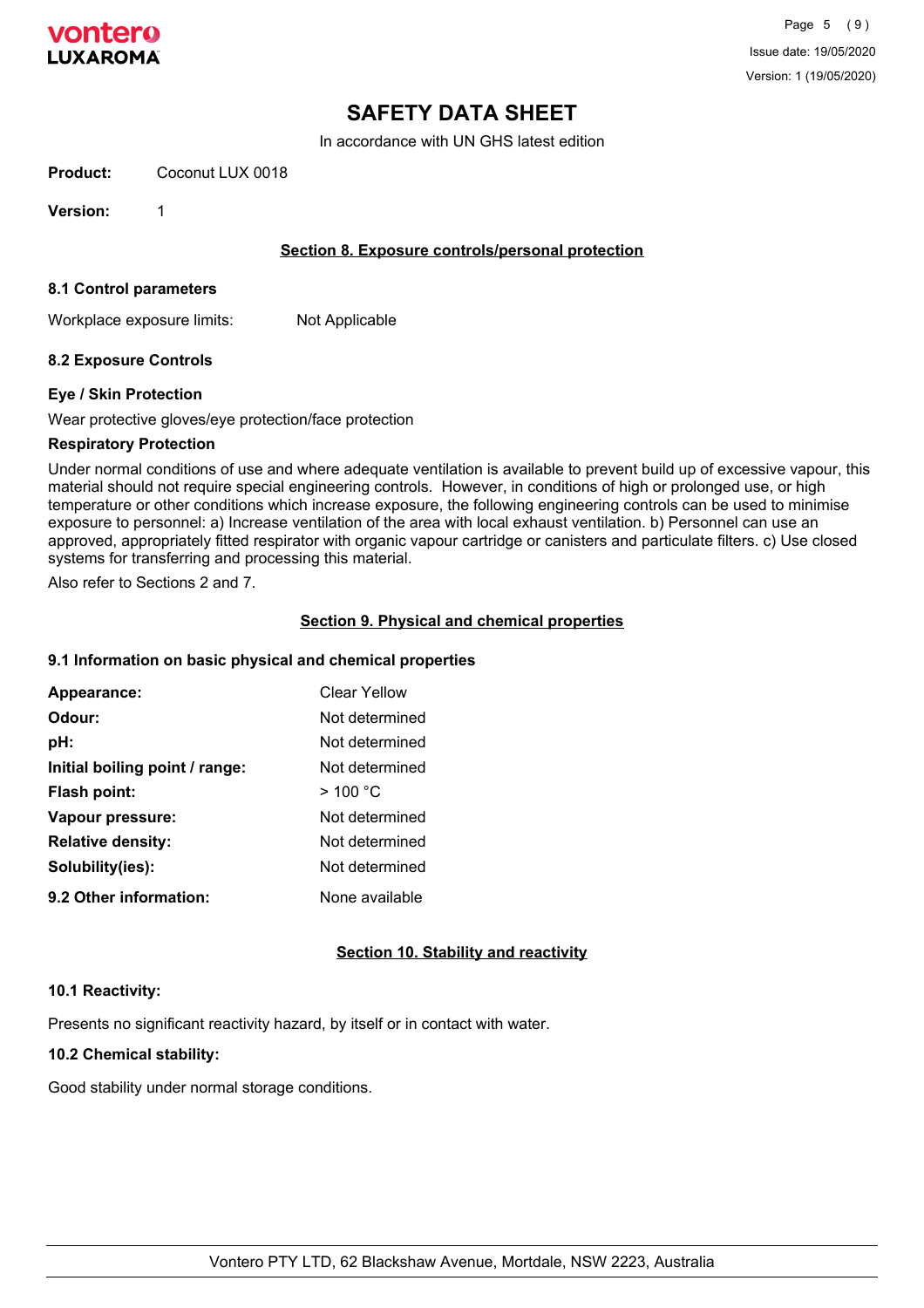

In accordance with UN GHS latest edition

**Product:** Coconut LUX 0018

**Version:** 1

**10.3 Possibility of hazardous reactions:**

Not expected under normal conditions of use.

#### **10.4 Conditions to avoid:**

Avoid extreme heat.

#### **10.5 Incompatible materials:**

Avoid contact with strong acids, alkalis or oxidising agents.

#### **10.6 Hazardous decomposition products:**

Not expected.

#### **Section 11. Toxicological information**

#### **11.1 Information on toxicological effects**

This mixture has not been tested as a whole for health effects. The health effects have been calculated using the methods outlined in UN GHS.

May be harmful if swallowed.

Causes mild skin irritation.

May cause an allergic skin reaction.

Causes serious eye irritation.

| <b>Assumed Toxicity Value (LD50 or ATE) for Acute Oral Toxicity:</b>   | 2743          |
|------------------------------------------------------------------------|---------------|
| <b>Assumed Toxicity Value (LD50 or ATE) for Acute Dermal Toxicity:</b> | >5000         |
| Assumed Toxicity Value (LC50 or ATE) for Acute Inhalation Toxicity:    | Not Available |
| <b>Inhalation Route:</b>                                               | Not Available |

#### **Information about hazardous ingredients in the mixture**

| Ingredient      | <b>CAS</b>  | EC               | LD50/ATE Oral | LD50/ATE<br><b>Dermal</b> | LC50/ATE<br><b>Inhalation</b> | <b>LC50</b><br>Route    |
|-----------------|-------------|------------------|---------------|---------------------------|-------------------------------|-------------------------|
| Benzyl alcohol  | 100-51-6    | $ 202 - 859 - 9$ | 1620          | 2500                      | Not available                 | <b>Not</b><br>available |
| Benzyl benzoate | 120-51-4    | 204-402-9        | 1500          | 4000                      | Not available                 | Not<br>available        |
| Coumarin        | $ 91-64-5 $ | 202-086-7        | 500           | <b>Not available</b>      | Not available                 | Not<br>lavailable       |

Refer to Sections 2 and 3 for additional information.

#### **Section 12. Ecological information**

#### **12.1 Toxicity:**

Very toxic to aquatic life.

Toxic to aquatic life with long lasting effects.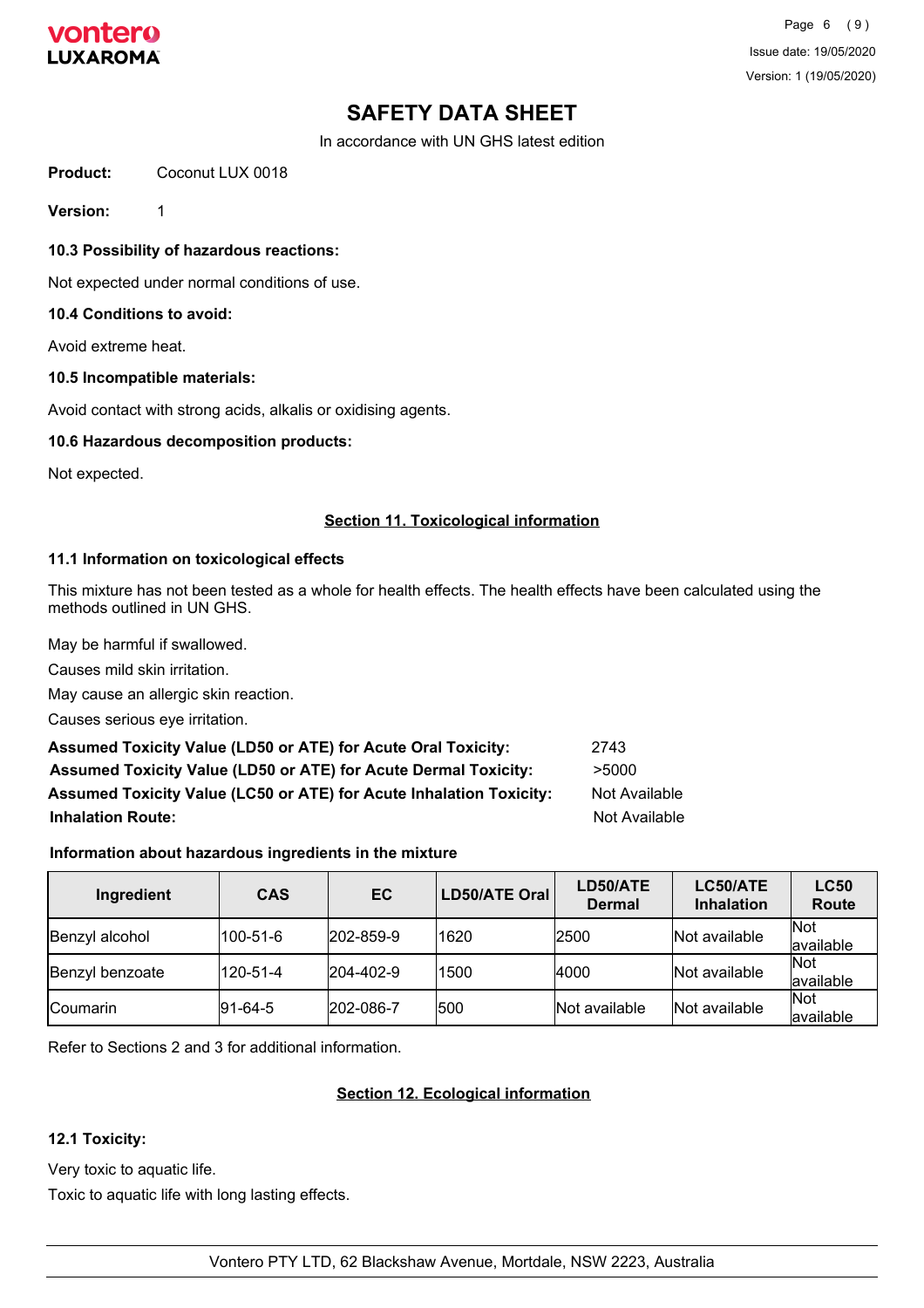

In accordance with UN GHS latest edition

| Product:                        | Coconut LUX 0018                         |                                                                          |
|---------------------------------|------------------------------------------|--------------------------------------------------------------------------|
| <b>Version:</b>                 | 1                                        |                                                                          |
|                                 | 12.2 Persistence and degradability:      | Not available                                                            |
| 12.3 Bioaccumulative potential: |                                          | Not available                                                            |
| 12.4 Mobility in soil:          |                                          | Not available                                                            |
|                                 | 12.5 Results of PBT and vPvB assessment: |                                                                          |
|                                 |                                          | This substance does not meet the PBT/vPvB criteria of REACH, annex XIII. |
| 12.6 Other adverse effects:     |                                          | Not available                                                            |
|                                 |                                          |                                                                          |

### **Section 13. Disposal considerations**

#### **13.1 Waste treatment methods:**

Dispose of in accordance with local regulations. Avoid disposing into drainage systems and into the environment. Empty containers should be taken to an approved waste handling site for recycling or disposal.

#### **Section 14. Transport information**

| 14.1 UN number:                    | UN3082                                                                                    |
|------------------------------------|-------------------------------------------------------------------------------------------|
| 14.2 UN Proper Shipping Name:      | ENVIRONMENTALLY HAZARDOUS SUBSTANCE, LIQUID, N.O.S.<br>(Benzyl benzoate, Ethyl octanoate) |
| 14.3 Transport hazard class(es):   | 9                                                                                         |
| <b>Sub Risk:</b>                   |                                                                                           |
| 14.4. Packing Group:               | Ш                                                                                         |
| <b>14.5 Environmental hazards:</b> | This is an environmentally hazardous substance.                                           |
| 14.6 Special precautions for user: | None additional                                                                           |
|                                    | 14.7 Transport in bulk according to Annex II of MARPOL73/78 and the IBC Code:             |

Not applicable

#### **Section 15. Regulatory information**

#### **15.1 Safety, health and environmental regulations/legislation specific for the substance or mixture**

None additional

#### **15.2 Chemical Safety Assessment**

A Chemical Safety Assessment has not been carried out for this product.

## **Section 16. Other information**

| <b>Concentration % Limits:</b>  | EH A1=65.50% EH A2=6.48% EH A3=0.64571953% EH C2=61.93% EH<br>C3=6.19% EH C4=61.93% SCI 3=55.71% EDI 2A=89.45% SS 1=35.34% |
|---------------------------------|----------------------------------------------------------------------------------------------------------------------------|
| <b>Total Fractional Values:</b> | EH A1=1.53 EH A2=15.42 EH A3=154.87 EH C2=1.61 EH C3=16.15 EH<br>C4=1.61 SCI 3=1.80 EDI 2A=1.12 SS 1=2.83                  |
| <b>Key to revisions:</b>        |                                                                                                                            |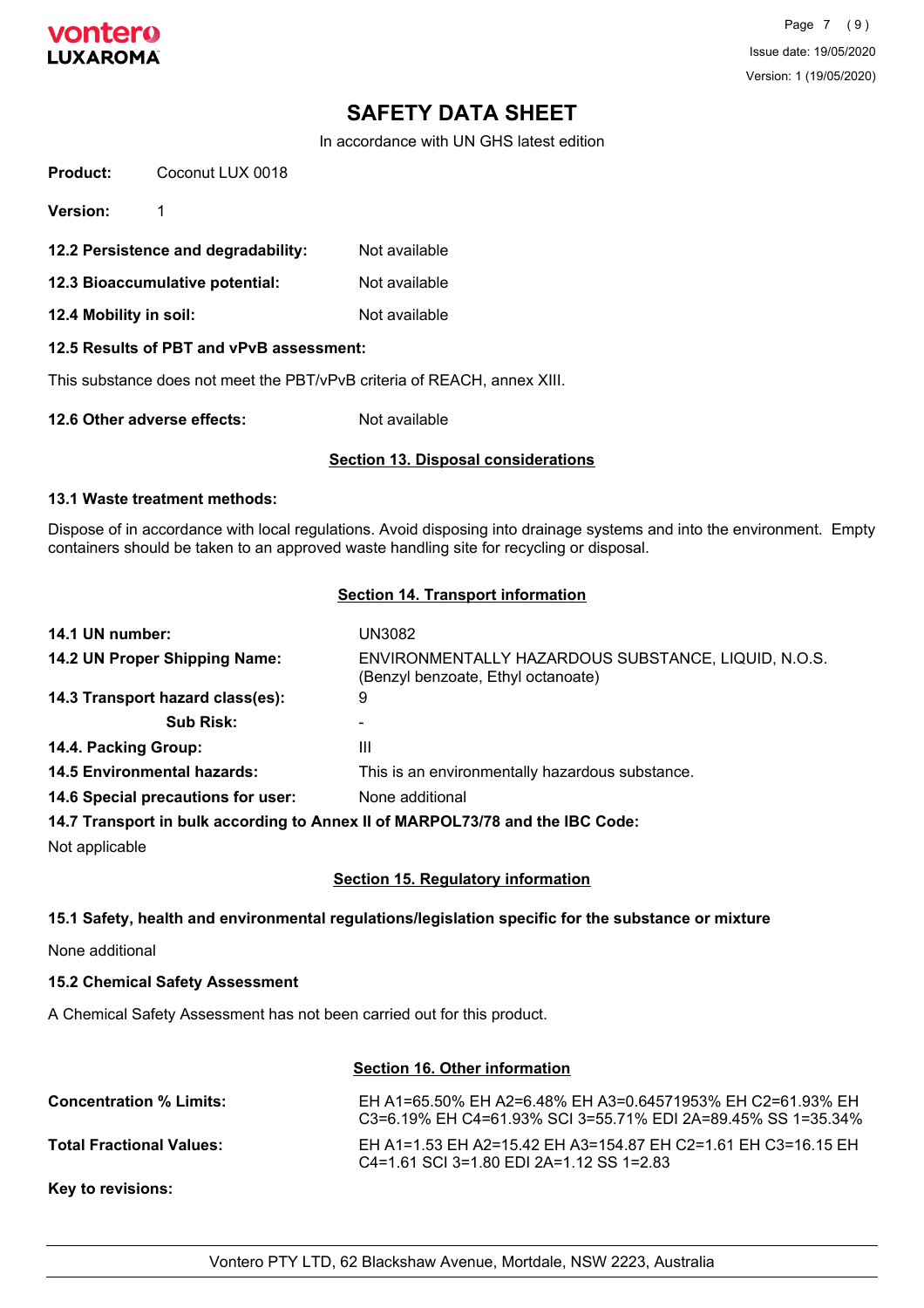## vontero **LUXAROMA**

# **SAFETY DATA SHEET**

In accordance with UN GHS latest edition

**Product:** Coconut LUX 0018

**Version:** 1

Not applicable

### **Key to abbreviations:**

| <b>Abbreviation</b> | <b>Meaning</b>                                                                                                                     |
|---------------------|------------------------------------------------------------------------------------------------------------------------------------|
| Acute Tox, 4        | Acute Toxicity - Oral Category 4                                                                                                   |
| Acute Tox. 5        | Acute Toxicity - Dermal Category 5                                                                                                 |
| Acute Tox. 5        | Acute Toxicity - Oral Category 5                                                                                                   |
| Aquatic Acute 1     | Hazardous to the Aquatic Environment - Acute Hazard Category 1                                                                     |
| Aquatic Acute 2     | Hazardous to the Aquatic Environment - Acute Hazard Category 2                                                                     |
| Aquatic Acute 3     | Hazardous to the Aquatic Environment - Acute Hazard Category 3                                                                     |
| Aquatic Chronic 2   | Hazardous to the Aquatic Environment - Long-term Hazard Category 2                                                                 |
| Aquatic Chronic 3   | Hazardous to the Aquatic Environment - Long-term Hazard Category 3                                                                 |
| Eye Irrit. 2A       | Eye Damage / Irritation Category 2A                                                                                                |
| Eye Irrit. 2B       | Eye Damage / Irritation Category 2B                                                                                                |
| Flam. Liq. 4        | Flammable Liquid, Hazard Category 4                                                                                                |
| H <sub>227</sub>    | Combustible liquid.                                                                                                                |
| H302                | Harmful if swallowed.                                                                                                              |
| H303                | May be harmful if swallowed.                                                                                                       |
| H313                | May be harmful in contact with skin.                                                                                               |
| H316                | Causes mild skin irritation.                                                                                                       |
| H317                | May cause an allergic skin reaction.                                                                                               |
| H319                | Causes serious eye irritation.                                                                                                     |
| H320                | Causes eye irritation.                                                                                                             |
| H400                | Very toxic to aquatic life.                                                                                                        |
| H401                | Toxic to aquatic life.                                                                                                             |
| H402                | Harmful to aquatic life.                                                                                                           |
| H411                | Toxic to aquatic life with long lasting effects.                                                                                   |
| H412                | Harmful to aquatic life with long lasting effects.                                                                                 |
| P210                | Keep away from heat, sparks, open flames and hot surfaces. - No smoking.                                                           |
| P261                | Avoid breathing vapour or dust.                                                                                                    |
| P <sub>264</sub>    | Wash hands and other contacted skin thoroughly after handling.                                                                     |
| P270                | Do not eat, drink or smoke when using this product.                                                                                |
| P272                | Contaminated work clothing should not be allowed out of the workplace.                                                             |
| P273                | Avoid release to the environment.                                                                                                  |
| P280                | Wear protective gloves/eye protection/face protection.                                                                             |
| P301/312            | IF SWALLOWED: call a POISON CENTER or doctor/physician if you feel unwell.                                                         |
| P302/352            | IF ON SKIN: Wash with plenty of soap and water.                                                                                    |
| P305/351/338        | IF IN EYES: Rinse cautiously with water for several minutes. Remove contact lenses, if present and easy to<br>do. Continue rinsing |
| P312                | Call a POISON CENTRE or doctor/physician if you feel unwell.                                                                       |
| P330                | Rinse mouth.                                                                                                                       |
| P332/313            | If skin irritation occurs: Get medical advice/attention.                                                                           |
| P333/313            | If skin irritation or rash occurs: Get medical advice/attention.                                                                   |

Vontero PTY LTD, 62 Blackshaw Avenue, Mortdale, NSW 2223, Australia